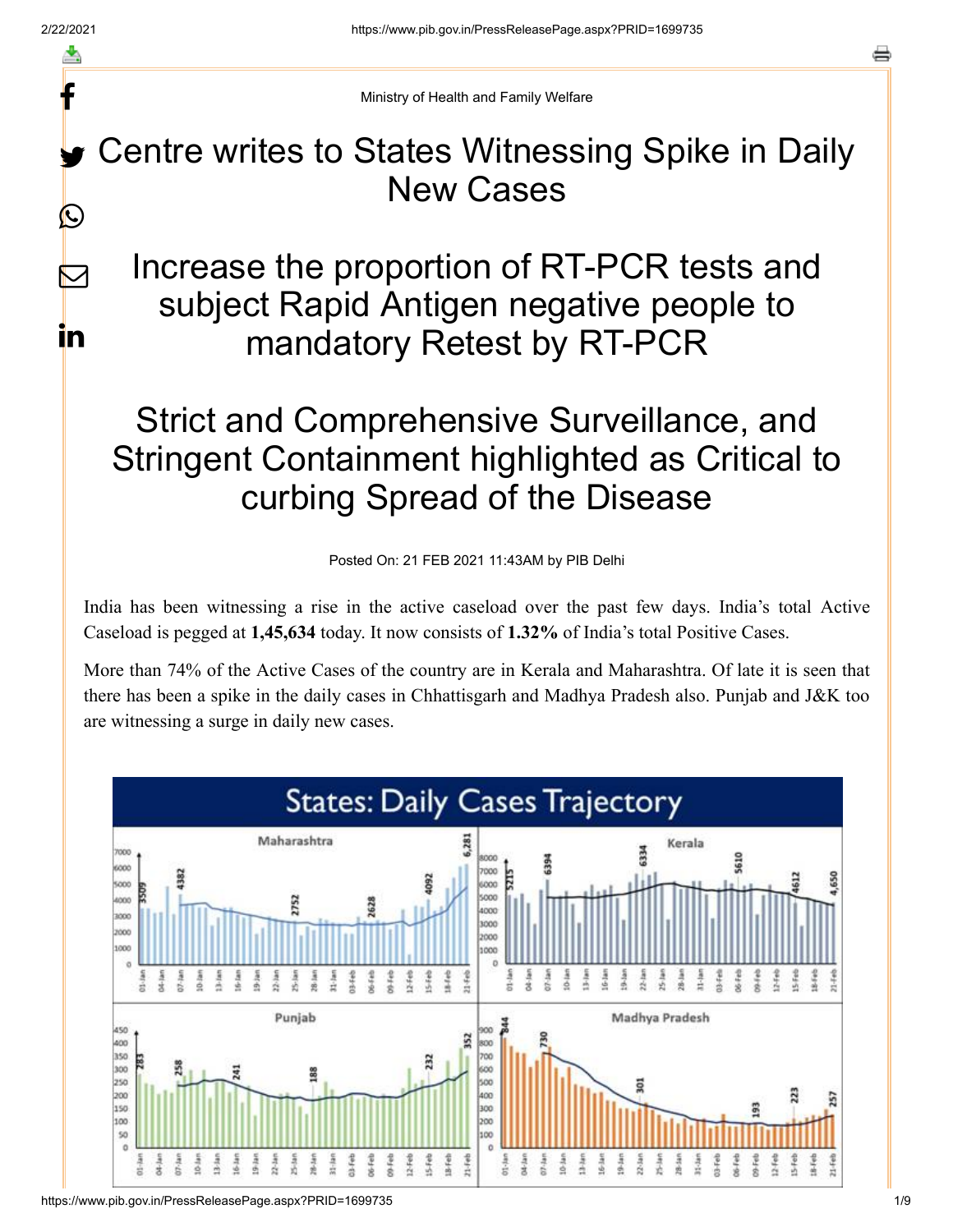

In the last four weeks in Kerala, the average weekly cases have fluctuated between a high of 42,000 to a low of 34,800. Similarly, in the last four weeks, the weekly positivity in Kerala has ranged from 13.9% to 8.9%. In Kerala, the district of Alappuzha is a cause of special concern where the weekly Positivity Rate has increased to 10.7% and weekly cases have increased to 2,833.

In Maharashtra, in the last four weeks, the weekly cases have shown a rising trend and have increased from 18,200 to 21,300; while the weekly positivity has also increased from 4.7% to 8%. The areas of concern are the Mumbai Suburban areas where the weekly cases have risen by 19%. In Nagpur, Amravati, Nashik, Akola and Yavatmal the weekly cases have increased by 33%, 47%, 23%, 55% and 48%, respectively.

Punjab is rapidly assuming critical dimension in respect of the spread of COVID19 infection. In the State, in the last four weeks, the weekly positivity rate has increased from 1.4% to 1.6%, while the weekly cases in the last four weeks have seen a rise from 1300 to 1682. In one district of SBS Nagar alone, the weekly positivity rate has become 4.9% from 3.5% and the weekly cases have more than doubled from 165 to 364.

5 States/UTs have weekly Positivity Rate more than the National Average. The National average is 1.79%. Maharashtra has highest weekly positivity rate with 8.10%.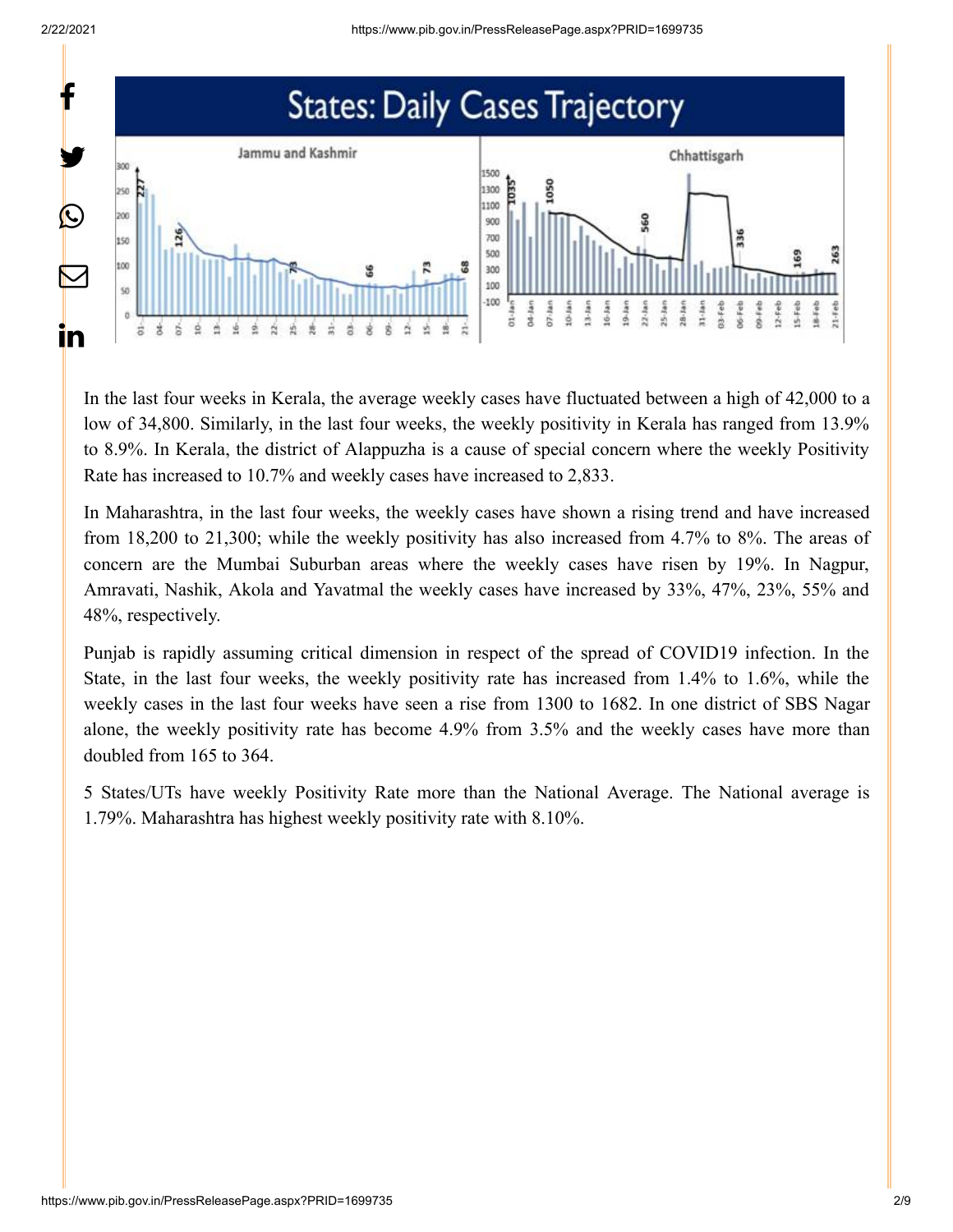2/22/2021 https://www.pib.gov.in/PressReleasePage.aspx?PRID=1699735



The Centre has advised all these States to work on five major areas. These are:

- 1. Improve the overall testing numbers by focusing on increasing the proportion of RT-PCR tests.
- 2. All negative Rapid Antigen Test results to be mandatorily followed by RT-PCR test and no such negative persons are to be missed.
- 3. Refocus on strict and comprehensive surveillance as well as stringent containment in selected districts.
- 4. Regular monitoring of the mutant strains through testing followed by Genome Sequencing, as well as monitoring of the emerging cluster of cases.
- 5. Focusing on clinical management in districts reporting higher deaths.

On the front of COVID Vaccination, India's cumulative Vaccination Coverage has crossed **1.10 Cr.**

As on 18<sup>th</sup> February, 2021, till 8:00 AM, a total of 1,10,85,173 vaccine doses have been administered through **2,30,888 sessions,** as per the provisional report till 8 am today. These include **63,91,544 HCWs (1st dose), 9,60,642 HCWs (2nd dose)** and **37,32,987 FLWs (1st dose).**

The 2nd dose of COVID19 vaccination started on  $13<sup>th</sup>$  February, 2021 for those beneficiaries who have completed 28 days after receipt of the 1st dose. Vaccination of the FLWs started on  $2<sup>nd</sup>$  Feb 2021.

| S.<br>No. | State/UT               | <b>Beneficiaries vaccinated</b> |         |                    |
|-----------|------------------------|---------------------------------|---------|--------------------|
|           |                        | <b>1stDose</b>                  | 2ndDose | <b>Total Doses</b> |
|           | <b>A&amp;N</b> Islands | 4,846                           | 1,306   | 6,152              |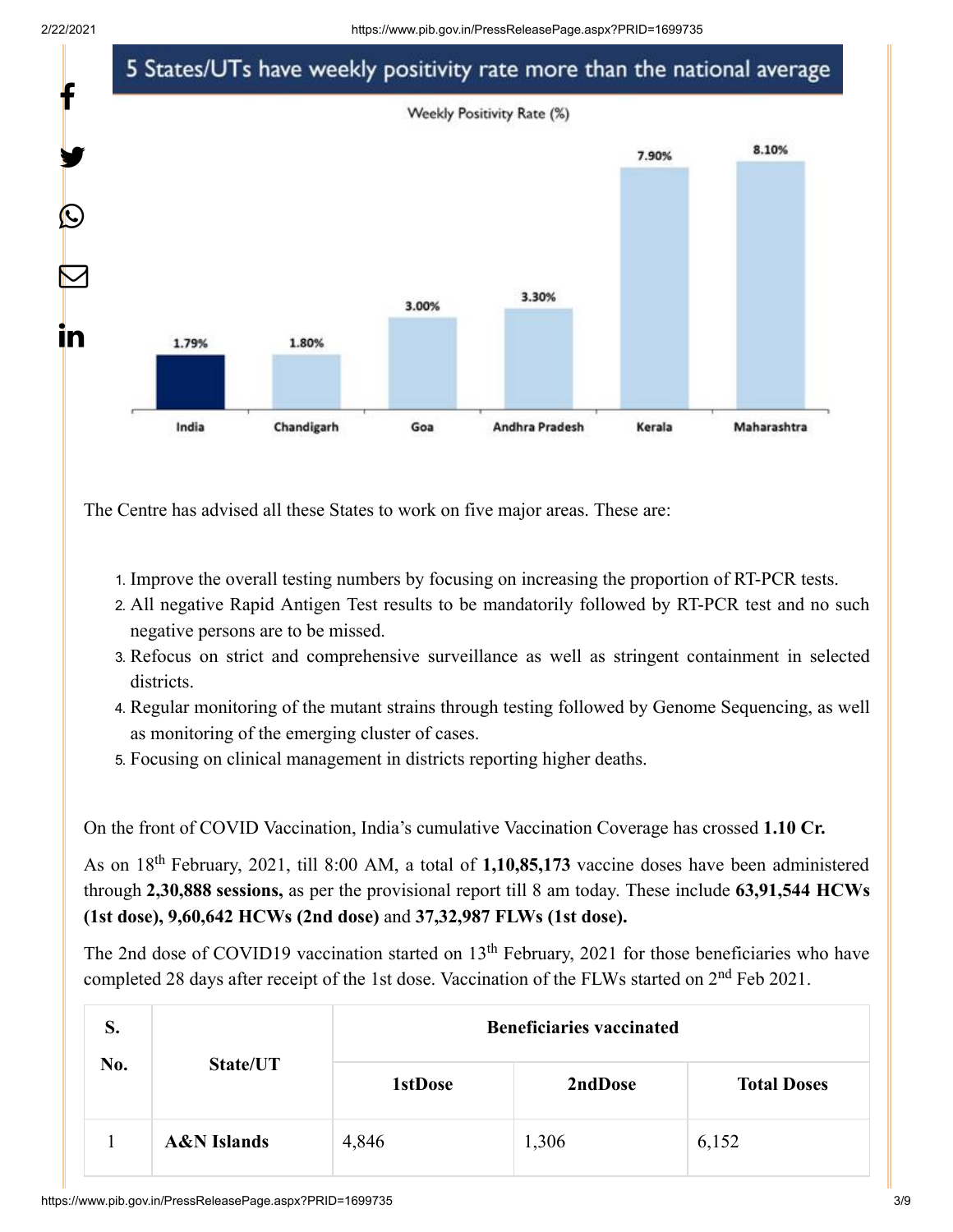2/22/2021 https://www.pib.gov.in/PressReleasePage.aspx?PRID=1699735

| f<br>L<br>in | $\overline{2}$ | <b>Andhra Pradesh</b>                       | 4,07,935 | 85,536   | 4,93,471 |
|--------------|----------------|---------------------------------------------|----------|----------|----------|
|              | $\overline{3}$ | <b>Arunachal Pradesh</b>                    | 19,702   | 4,041    | 23,743   |
|              | $\overline{4}$ | <b>Assam</b>                                | 1,53,259 | 11,050   | 1,64,309 |
|              | 5              | <b>Bihar</b>                                | 5,22,379 | 38,964   | 5,61,343 |
|              | 6              | Chandigarh                                  | 12,953   | 795      | 13,748   |
|              | $\overline{7}$ | Chhattisgarh                                | 3,40,557 | 20,668   | 3,61,225 |
|              | 8              | <b>Dadra</b><br><b>&amp;Nagar</b><br>Haveli | 4,939    | 244      | 5,183    |
|              | 9              | Daman &Diu                                  | 1,735    | 213      | 1,948    |
|              | 10             | Delhi                                       | 2,94,081 | 17,329   | 3,11,410 |
|              | 11             | Goa                                         | 15,070   | 1,113    | 16,183   |
|              | 12             | Gujarat                                     | 8,21,940 | 60,130   | 8,82,070 |
|              | 13             | Haryana                                     | 2,08,308 | 23,987   | 2,32,295 |
|              | 14             | <b>Himachal Pradesh</b>                     | 94,897   | 12,076   | 1,06,973 |
|              | 15             | Jammu & Kashmir                             | 2,00,695 | 6,731    | 2,07,426 |
|              | 16             | <b>Jharkhand</b>                            | 2,52,634 | 11,325   | 2,63,959 |
|              | 17             | Karnataka                                   | 5,40,868 | 1,13,430 | 6,54,298 |
|              | 18             | Kerala                                      | 3,99,064 | 38,829   | 4,37,893 |
|              | 19             | Ladakh                                      | 5,631    | 600      | 6,231    |
|              | 20             | Lakshadweep                                 | 1,809    | 115      | 1,924    |
|              |                |                                             |          |          |          |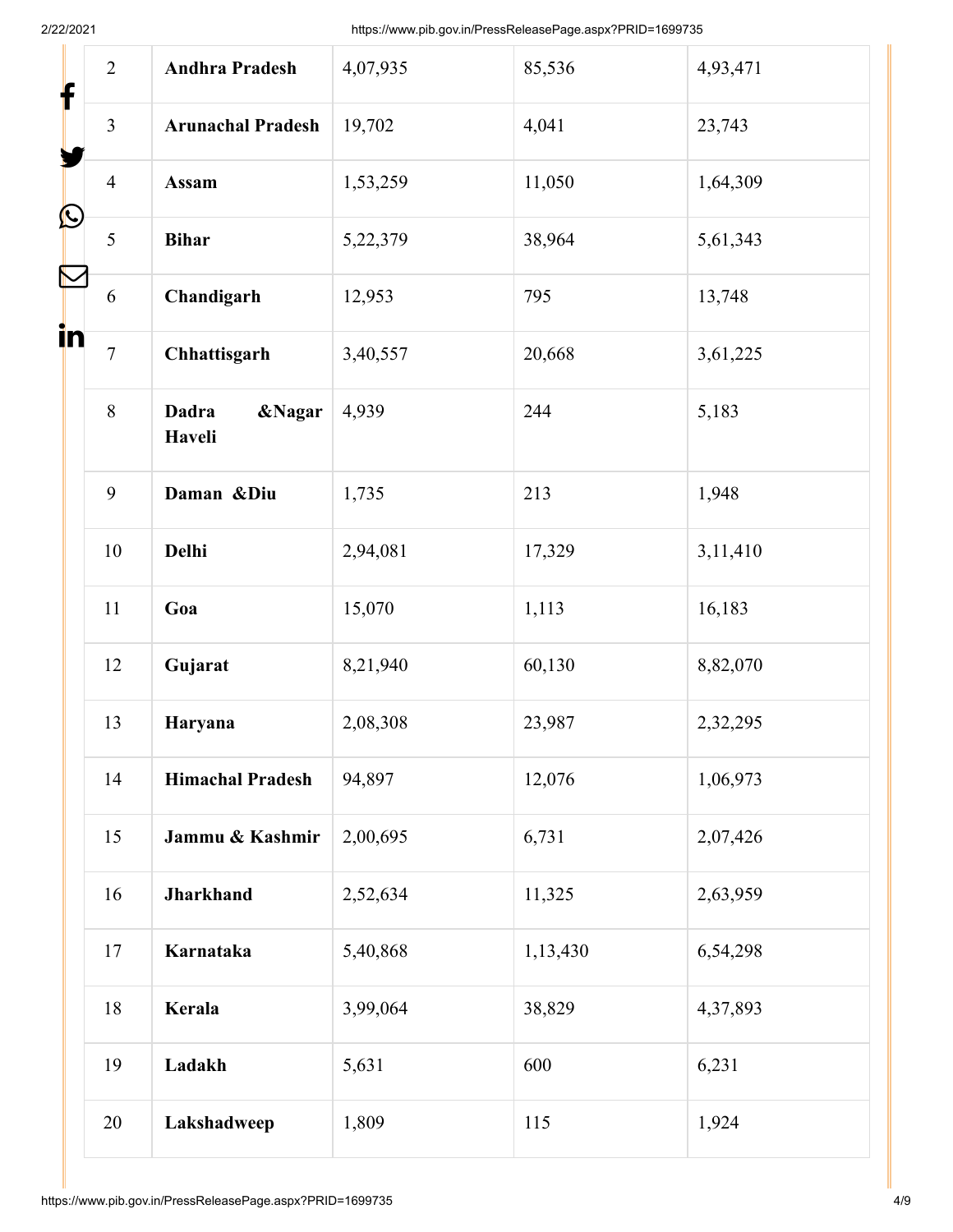2/22/2021 https://www.pib.gov.in/PressReleasePage.aspx?PRID=1699735

| f       | 21           | <b>Madhya Pradesh</b> | 6,40,805    | 3,778    | 6,44,583    |
|---------|--------------|-----------------------|-------------|----------|-------------|
|         | 22           | Maharashtra           | 8,75,752    | 46,976   | 9,22,728    |
|         | 23           | <b>Manipur</b>        | 40,215      | 1,711    | 41,926      |
| L<br>in | 24           | Meghalaya             | 23,877      | 629      | 24,506      |
|         | 25           | <b>Mizoram</b>        | 14,627      | 2,241    | 16,868      |
|         | 26           | Nagaland              | 21,526      | 3,909    | 25,435      |
|         | 27           | Odisha                | 4,38,127    | 94,966   | 5,33,093    |
|         | 28           | Puducherry            | 9,251       | 853      | 10,104      |
|         | 29           | Punjab                | 1,22,429    | 13,859   | 1,36,288    |
|         | 30           | Rajasthan             | 7,82,701    | 38,358   | 8,21,059    |
|         | 31           | <b>Sikkim</b>         | 11,865      | 700      | 12,565      |
|         | 32           | <b>Tamil Nadu</b>     | 3,39,686    | 31,160   | 3,70,846    |
|         | 33           | Telangana             | 2,80,973    | 87,159   | 3,68,132    |
|         | 34           | <b>Tripura</b>        | 82,369      | 11,587   | 93,956      |
|         | 35           | <b>Uttar Pradesh</b>  | 10,66,290   | 85,752   | 11,52,042   |
|         | 36           | <b>Uttarakhand</b>    | 1,30,908    | 7,146    | 1,38,054    |
|         | 37           | <b>West Bengal</b>    | 6,33,271    | 49,786   | 6,83,057    |
|         | 38           | <b>Miscellaneous</b>  | 3,06,557    | 31,590   | 3,38,147    |
|         | <b>Total</b> |                       | 1,01,24,531 | 9,60,642 | 1,10,85,173 |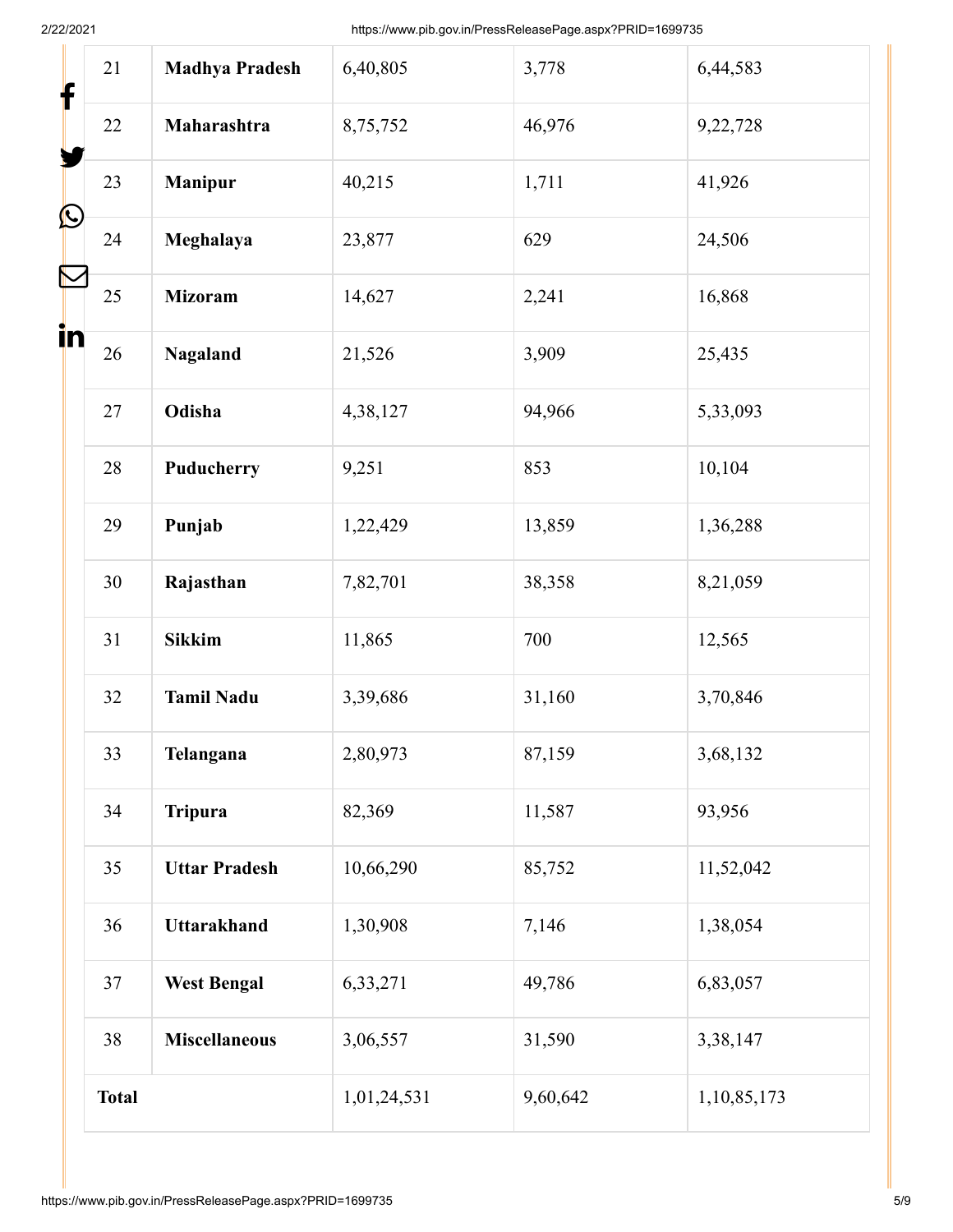As on Day-36 of the vaccination drive (20th February, 2021), a total of **4,32,931** vaccine doses were administered. Out of which, 2,56,488 beneficiaries were vaccinated across 8,575 sessions for 1<sup>st</sup> dose doministered. Out of which, 2,50,466 beneficiaries were vaccinated<br>
(HCWs and FLWs) and 1,76,443 HCWs received 2<sup>nd</sup> dose of vaccine.

**60.04%** of those who have received the second dose **are concentrated in 7 States**. Karnataka alone accounts for 11.81% (1,13,430 doses).



A total of **1.06 Cr** (**1,06,89,715)** people has recovered so far. **11,667** patients have recovered and got discharged in the last 24 hours. India's **Recovery Rate at 97.25%** is amongst the highest in the world.

**81.65%** of the new recovered cases are observed to be concentrated in 5 States.

Kerala has reported the maximum number of single day recoveries with 5,841 newly recovered cases. 2,567 people recovered in Maharashtra in the past 24 hours followed by 459 in Tamil Nadu.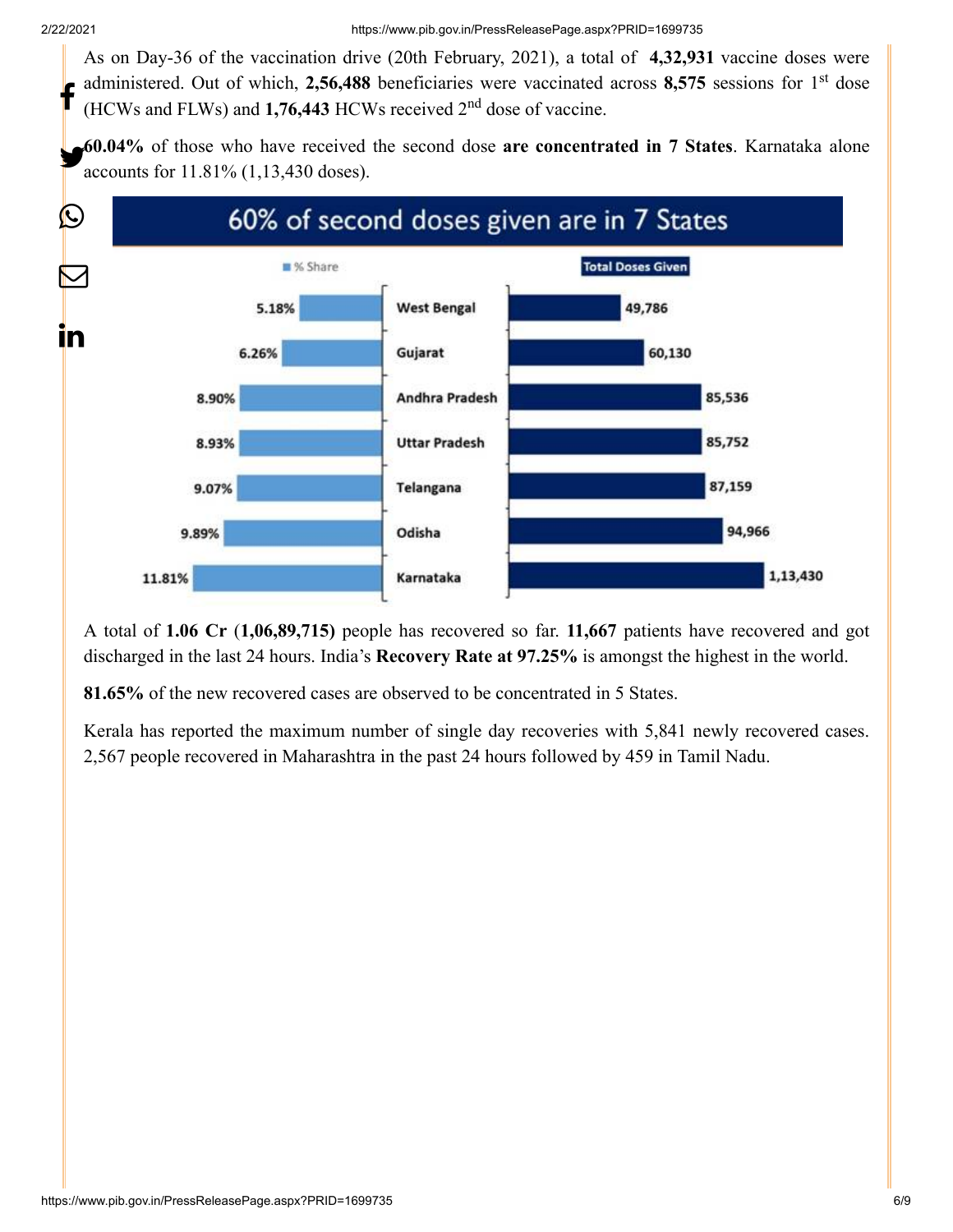

## **85.61% of the new cases** are from 5 States.

Maharashtra continues to report the highest daily new cases at 6,281. It is followed by Kerala with 4,650 while Karnataka reported 490 new cases. Only two states – **Maharashtra and Kerala** account for 77% of daily new cases reported over the last 24 hours.



**Twenty two States/UTs have not reported any COVID19 deaths in the last 24 hours.** These are Gujarat, Odisha, J&K(UT), Andhra Pradesh, Himachal Pradesh, Goa, Jharkhand, Puducherry, Assam, Meghalaya, Lakshadweep, Manipur, Mizoram, Sikkim, Ladakh (UT), Nagaland, A&N Islands, Tripura, Uttarakhand, Arunachal Pradesh, D&D and D&N.

**101 deaths** were reported in the last 24 hours.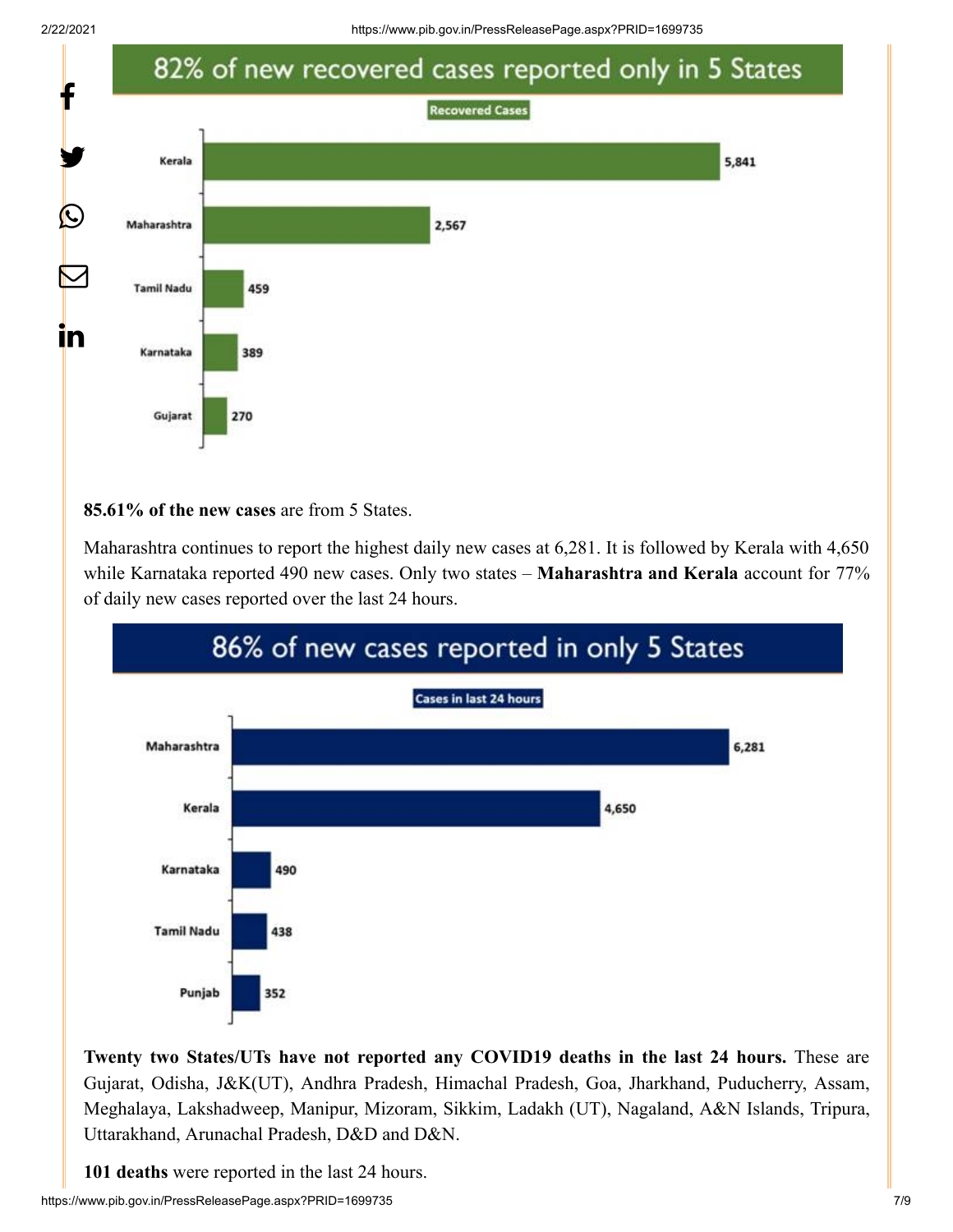Five States account for **80%**of the new deaths. Maharashtra saw the maximum casualties (40). Kerala reported 13 deaths. Punjab has reported another 8 casualties.



In last 24 hours, only 1 state has reported more than 20 deaths; 10 to 20 deaths have been reported by just 1 state; 6 to 10 deaths have been reported by 2 states and 10 states have reported 1 to 5 deaths.



\*\*\*\*

## MV/SJ